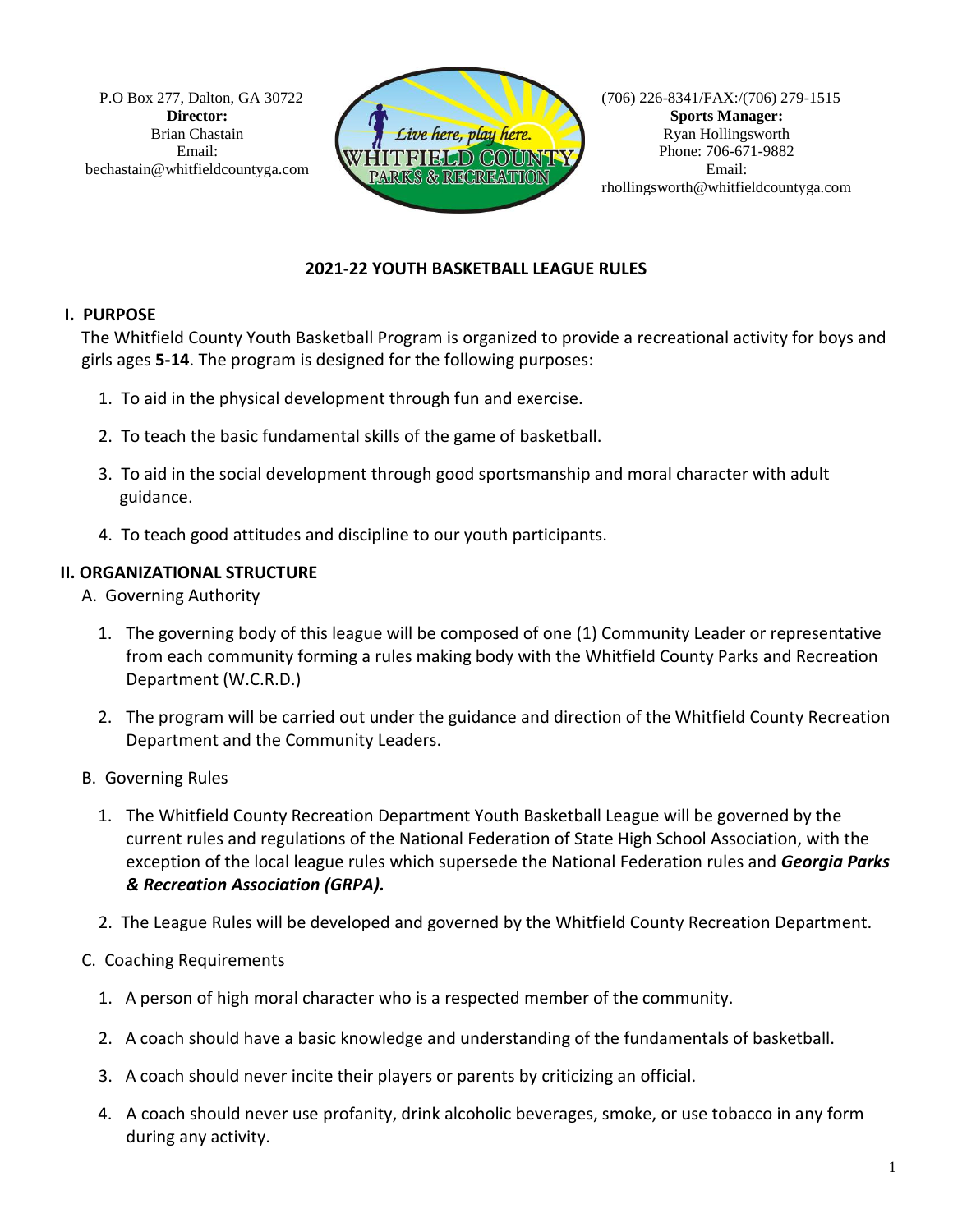- 5. A coach should never be overly concerned with winning, but more concerned that each child on the team has fun and learns the fundamentals while participating.
- 6. A coach is expected to be present at all practice sessions, games, and meetings; or have an approved coach present.
- 7. A coach should try to the best of their ability to keep each player (especially the weaker players) interested and participating throughout the season.
- 8. Each coach must submit to a background check conducted by the Whitfield County District Attorney's office.
- 9. Each coach must be certified by the National Youth Sports Coaches Association online at [www.nays.org/nyscaonlineclinics/](http://www.nays.org/nyscaonlineclinics/)
- 10. A coach is now required to report suspected child abuse to their local authority. This is a State Law HB1176.
- 11. A coach must have a **Back Ground Check** on file with the Whitfield County Recreation Department.
- 12. Coaches need to be considerate of their social media.

## **III. LEAGUE RULES**

- A. The Whitfield County Recreation Department will determine team rosters. No additions may be made unless a team drops below the recommended number of eight players. No player will be added after Christmas break unless a team falls below 5 players after the break. In this case the Recreation Department will consider adding. A team may start a game with four players and can end with two in a game.
- B. No more than (3) three coaches allowed on the bench
- C. Quarters/Game Clock:
	- 1. 8U Division: Four quarters of 8 minutes of running clock
	- 2. 10U, 12U & 14U Divisions: Four quarters of 10 minutes of running clock
	- 3. Halftime: 5 minutes

Notes: Last two minutes of the fourth quarter will be ran by regulation play. The clock will stop for timeouts and injuries only.

- D. If both teams are wearing similar colored uniforms, the Home team must wear white side of jerseys. Home team listed bottom on schedule.
- E. Each coach should have a line-up turned into the scorekeeper's, ten minutes prior to game time.
- F. Each coach is responsible for having a scorekeeper available at each game. The scorekeeper's should not be emotionally involved in the game; i.e.: coaching, disagreeing with officials, screaming and yelling etc. Any scorekeeper that does not comply will be removed from the score table.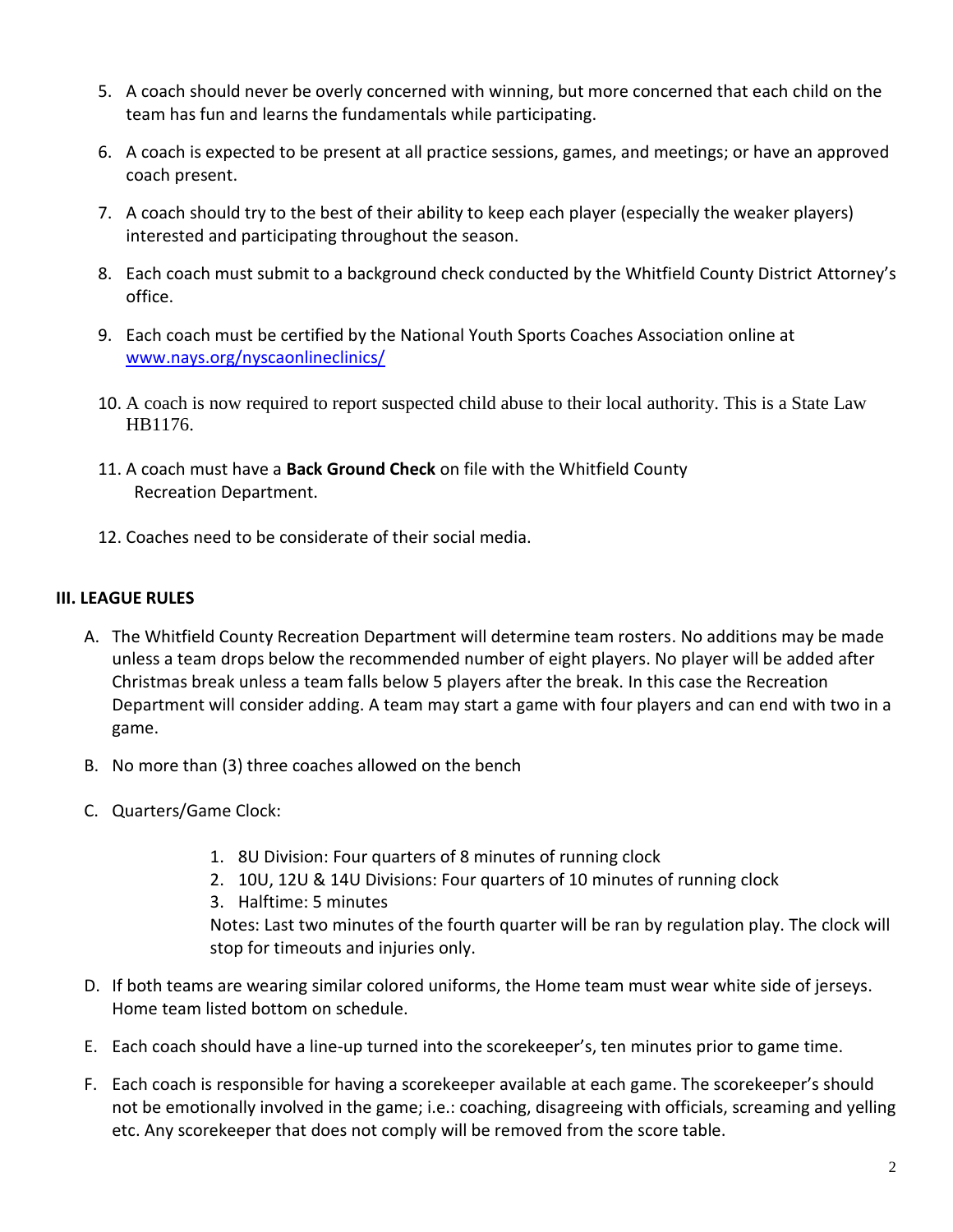- G. Ball Size:
- 1. 6U Division: 27.5
- 2. Girls Divisions and 8U/10U Boys Divisions: 28.5
- 3. 12U & 14U & 17U Boys Division: 29.5
- H. Goal Height:
	- 1. 6U: 8ft
	- 2. 8U & 10U: 8 ½ Feet
	- 3. 12U & 14U: 10 Feet
- I. The participation rule is as follows: Each participant should play five minutes per half. The penalty for violation of this rule upon an upheld protest shall be the suspension of the protested coach for the next scheduled game. If a player is being disciplined and not permitted to play, the coach must advise the opposing coach and scorekeeper before the game begins. Any player suspended or absent from school should not be allowed to participate in a Whitfield County Parks and Recreation activity during the period of suspension or absenteeism.
- J. Timeouts Per Game:
	- 1. 8U Division: Three 45 second timeouts.
	- 2. 10U, 12U & 14U Divisions: Three 45sec timeouts and two 30sec timeouts.
	- Note: A warning will sound at 30sec of a full timeout and at 15sec on a 30 second timeout.
- K. In 10U, 12U & 14U divisions if the game ends in a tie there will be a two (2) minute overtime. If the game is still tied, there will be additional one (1) minute overtimes until a winner is determined. No overtime for 8U Division, game can end in a tie.
- L. All divisions except 6U can play a half court defense throughout the game. 8U will be allowed to full court press the last two mins of the  $4<sup>th</sup>$  quarter. In 10U divisions you can full court press in the  $4<sup>th</sup>$ quarter. In 12U you can full court press the entire 4<sup>th</sup> quarter. Anytime a team has a 10 point or more lead team must play half court defense. The first violation will be a team warning and all subsequent violations will constitute a team technical. Defense must stay 3 feet from half court line to allow ball handlers to cross half court line. 14U Division can full court press entire game.
- M. The clock will run the last 2 minutes of the game when a team has a 20 point lead, and will continue to run until the losing team pulls to within 10 points. The clock will stop for timeouts and injuries.
- N. Foul shots –12U and 14U divisions will shoot from the regulation free throw line (15 feet). 8U and 10U will shoot from 12 feet. All substitutions will be done before first free throw (SPEED UP RULE). Teams may not scream or yell on the foul line and arms must be straight up. Players cannot make contact with other players on the foul line.
	- Team fouls are now 6 team fouls for one and one and two shots for 8 team fouls. This will reset after each quarter. 4<sup>th</sup> quarter rolls over into overtime periods.
- O. Free Throw Lane Violation: 5 seconds for 8U and 10U Division and 3 seconds for 12U and 14U Divisions.
- P. There will be a ten minute grace period for the first game only.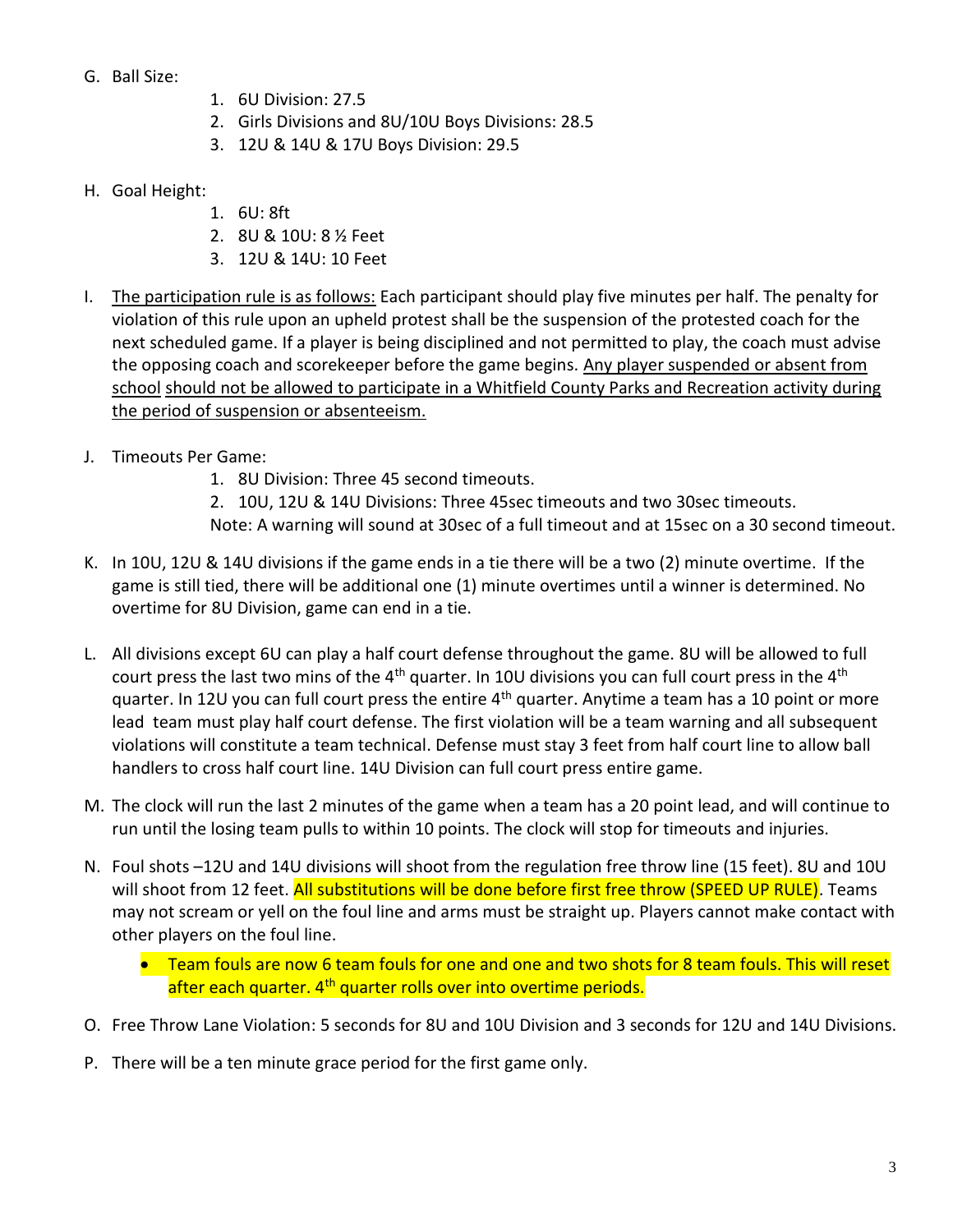- Q. There will be three activities allowed per week, including games and practices, plus one activity on the weekend. Practice sessions should be limited to 90 minutes and finished by 9:00 p.m. No practice on Wednesday after 5:00 p.m. Games will be scheduled on Wednesday nights during the Post Season Tournaments, if necessary.
- R. Ties for standings of first or second place in league play will be broken as follows:
	- 1. Head to head regular season competition.
	- 2. Points Allowed in Division Play

#### **IV. TOURNAMENT RULES**

- A. Tournament formats will be determined at end of Regular Season.
- B. During post season play the 12U division may press any time during the game.
- C. All other rules will be the same as league rules.

#### **V. ELIGIBILITY**

- A. The age divisions are: 5-6, 7-8, 9-10, 11-12 and 13-14
- B. The age control date is on or before September  $1^{st}$ . (5-6 Division is on or before November  $1^{st}$ )
	- C. Participants must play with-in their Middle school district.
	- D. Participation will be determined by what school one attends. (Not where one lives)
	- E. Participants in Dalton schools, out of County participants and Home schooled participants will be Placed where they sign up, but must continue to play their throughout their youth careers.
	- F. To be eligible to participate each participant's name must be on a roster, must have a parent's signature on parent code of ethics and must have a copy of their birth certificate on file at the Recreation Department.
	- G. Playing ineligible players will result in the forfeiture of all games in which illegal players participated. Any coach that allows an illegal player to participate will be suspended from coaching for the remainder of the season and for a one year time period.
	- H. Drafts will be conducted to separate teams. Participants are not allowed to switch teams after Drafts are concluded.

## **VI. PROTESTS**

- A. The only protest allowed will be for eligibility or violation of the participation rule.
- B. The protest committee will consist of the W.C.R.D. Athletic Coordinator and uninvolved Community Leaders.
- C. Protests must be filed within 24 hours after completion of the game, in writing, to the Whitfield County Recreation Department.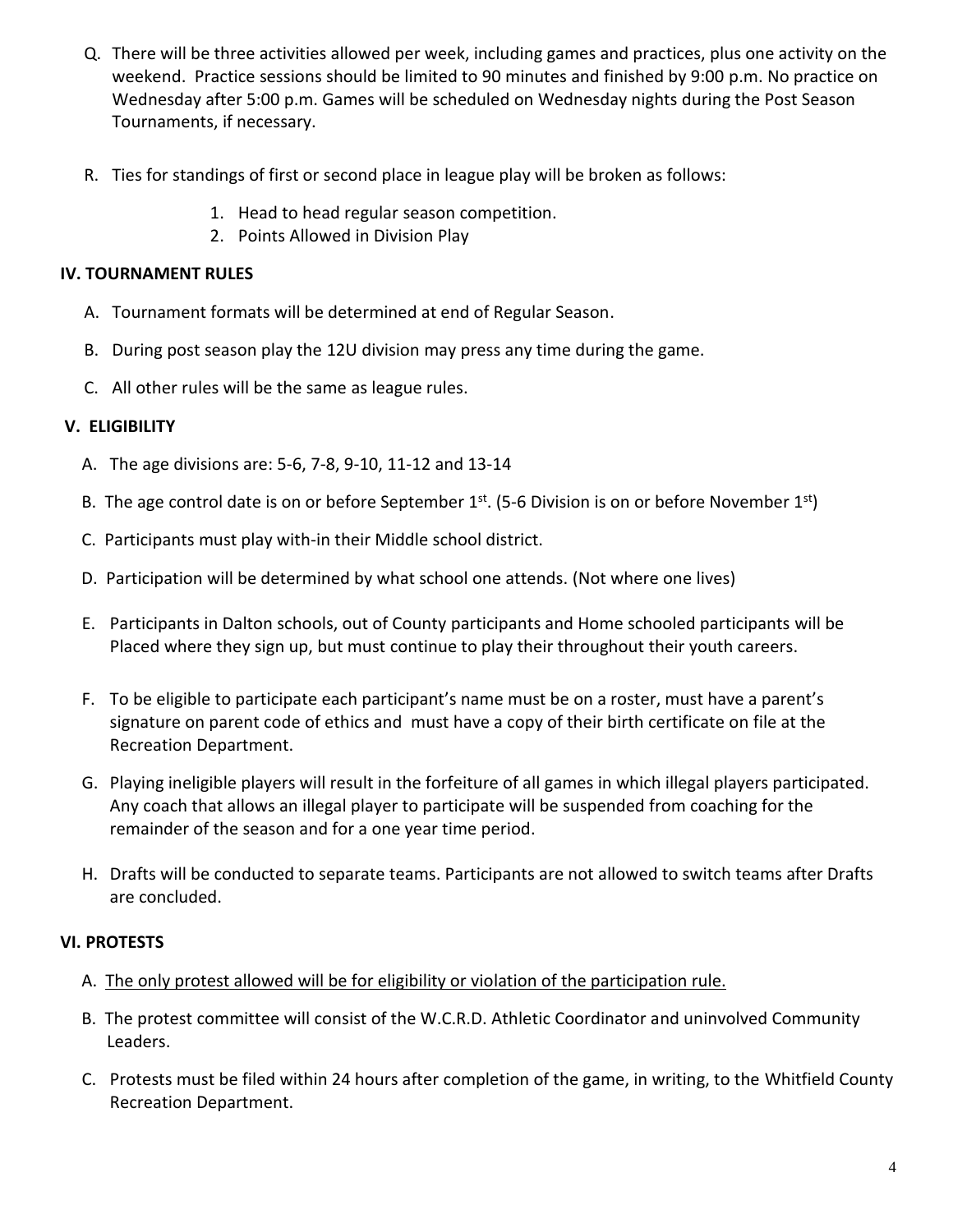#### **VII. CONDUCT**

- A. The penalty for fighting, or flagrant conduct such as profanity is ejection from the present game and the following game. Any ejection will constitute a one game suspension. On the 2nd offense the player or coach is suspended from the program. Scorekeepers are also included in the rule*.*
- B. Problems with coaches or spectators:
	- 1. Warning or technical foul
	- 2. Technical foul or ejection Officials Judgment
	- 3. Removal from Gym or Program
- C. Second Technical/Ejection on Coach
	- 1. Sits out for next game  $-1$  game only
	- 2. Ejection of Coach Sits for next 2 games
	- 3. Second Ejection of Coach Suspended for (1) One year in all recreation sports.

#### **VIII. GAME POSTPONEMENT**

- A. Postponement for Other Purposes
	- 1. Any scheduling conflict should be brought to the attention of the Athletic Coordinator before season schedules are complete.
	- 2. Games will not be rescheduled after the official schedule has been published.

#### **IX. AWARDS**

Awards will be given out at Post Season Tournaments to  $1<sup>st</sup>$  and  $2<sup>nd</sup>$  place in each bracket.

#### **X. ALL-STAR SELECTION**

- A. Whitfield County Parks and Recreation Department will choose the All-Star Coaches. Criteria for coaching an All-Star team are:
	- **(1) NYSCA Certified**
	- **(2) Coaching Experience**
	- **(3) Coaches Poll**
	- **(4) Basketball Officials Poll**
	- **(5) Final season League position**